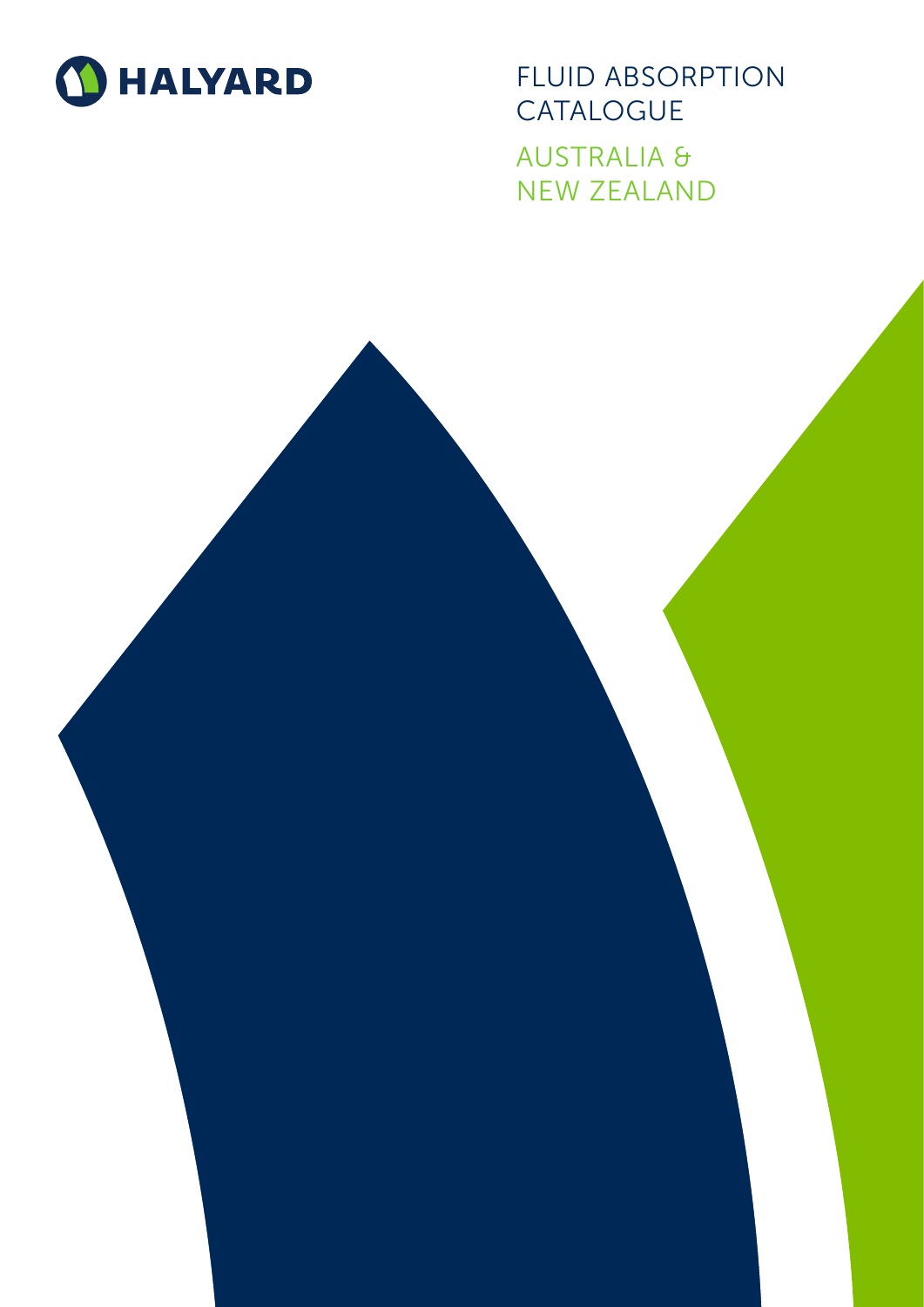## FLUID ABSORPTION



## HALYARD\* BEDSHEET

- Soft yet thick and durable
- Strong and hygienic cover

• Continuous roll

| Code Size |            | <b>Description</b>                    | Packaging        |
|-----------|------------|---------------------------------------|------------------|
| 4260      | 54cm x 80m | HALYARD* Bedsheet Roll                | Rolls/Case = $6$ |
| 4924      |            | Dispenser White Steel Suits Code 4260 |                  |



### HALYARD\* BENCHROLL

- Laminated 3-ply paper tissue, 1-ply polyethylene
- Strong and soft
- Absorbent • Waterproof
- Continuous roll

| Code Size |              | <b>Description</b>            | Packaging        |
|-----------|--------------|-------------------------------|------------------|
| 2911      | 41.5cm x 91m | HALYARD* Benchroll 4-Ply Roll | $Rolls/Case = 2$ |



#### HALYARD<sup>\*</sup> PROTECTAPAD

- 3-Ply paper tissue, 1-ply soft polyethylene laminated together
- Waterproof
- Absorbent
- Ideal as dental bib or pillow protector
- cut sheet presentation



| Code | Size          | <b>Description</b>                              | Packaging                                                      |
|------|---------------|-------------------------------------------------|----------------------------------------------------------------|
|      |               | 2706 28.5cm x 21.5cm HALYARD* Protectapad Small | Eaches/Pack = $100$<br>Packs/Case = $8$<br>Eaches/Case = $800$ |
| 2705 | 28.5cm x 43cm | HALYARD* Protectapad Large                      | Eaches/Pack = $100$<br>Packs/Case = $4$<br>Eaches/Case = $400$ |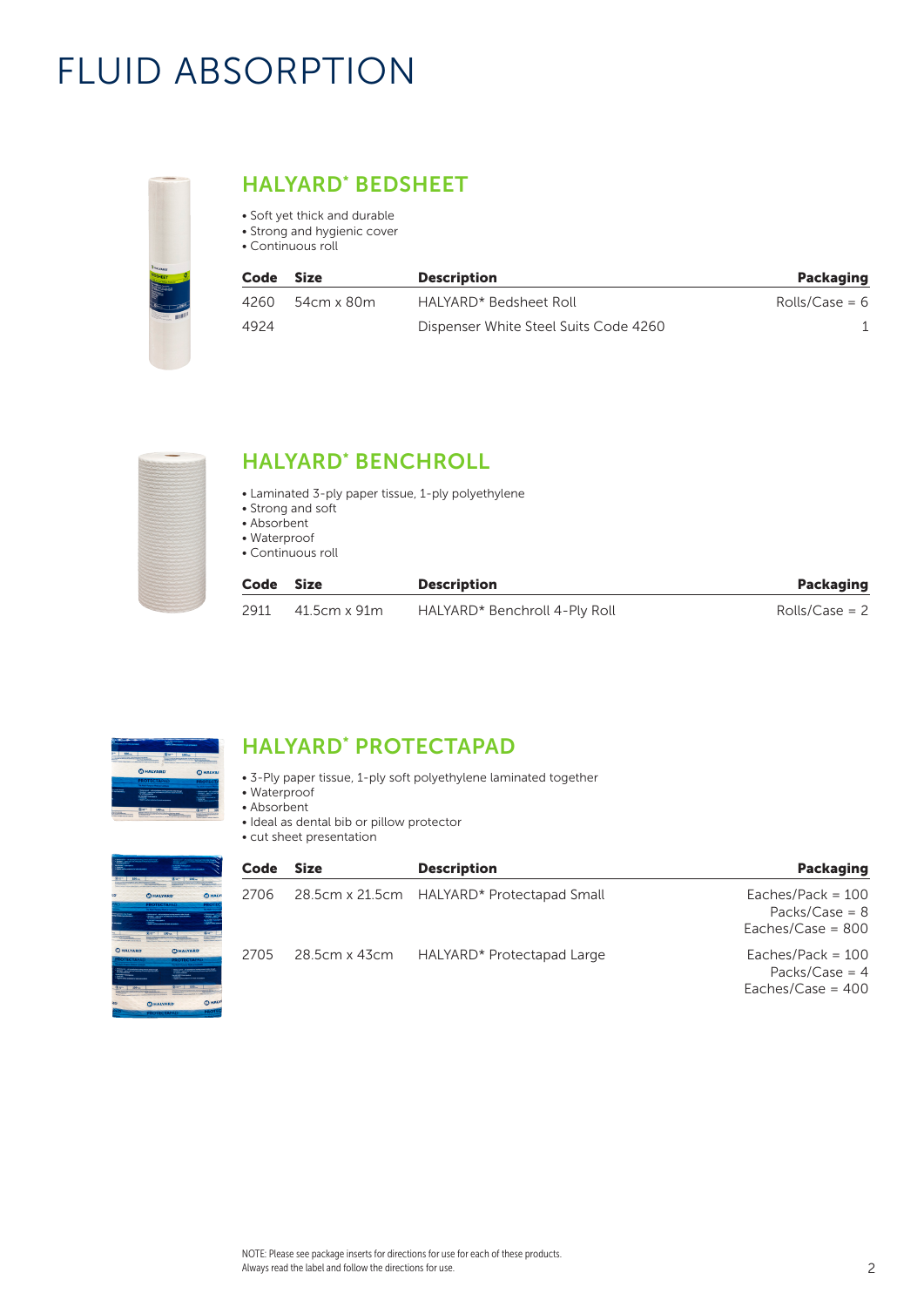# FLUID ABSORPTION



### HALYARD\* UNDERPAD

- Protects bedsheets, mattresses, chairs and benches
- Highly absorbent
- Layers of tissue with polyethylene backing

| Code | Size          | <b>Description</b>           | <b>Packaging</b>                                 |
|------|---------------|------------------------------|--------------------------------------------------|
| 2765 | 39.5cm x 55cm | HALYARD* Underpads 5-Ply Pad | 4 x 75 sheets per polybag<br>Eaches/Case = $300$ |
| 2768 | 39.5cm x 55cm | HALYARD* Underpads 8-Ply Pad | 4 x 50 sheets per polybag<br>Eaches/Case = $200$ |



#### HALYARD\* BED PROTECTOR

- Unique design incorporating super absorbent material
- Double-layered base with strong poly-coated cover that prevents strike-through
- Draws moisture away from body and into the embossed core

| Code Size |             | <b>Description</b>     | <b>Packaging</b>   |
|-----------|-------------|------------------------|--------------------|
| 4261      | 81cm x 78cm | HALYARD* Bed Protector | Eaches/Case = $25$ |